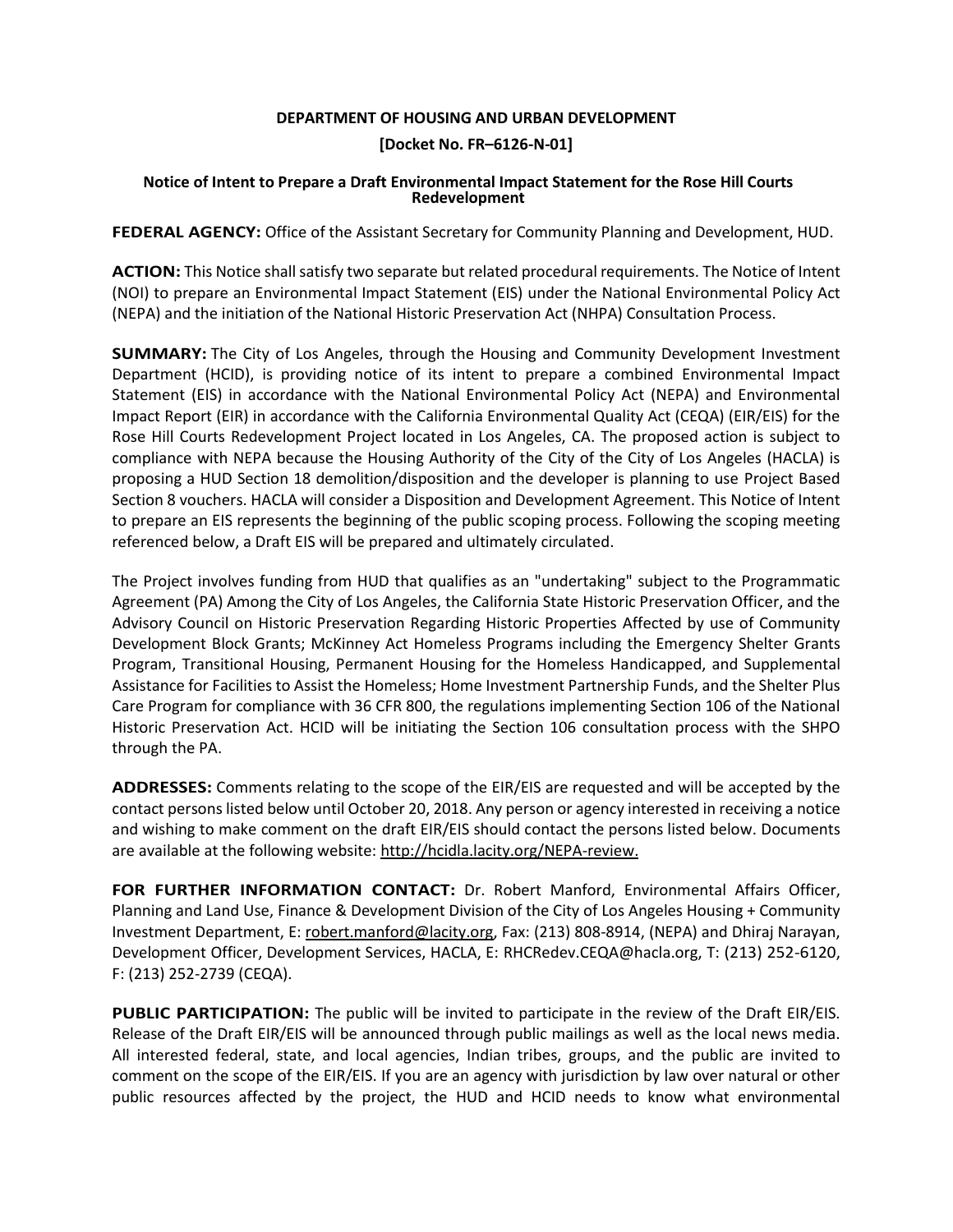information germane to your statutory responsibilities should be included in the EIR/EIS.

## **SUPPLEMENTARY INFORMATION**

**PROJECT NAME AND DESCRIPTION:** HCID will consider a proposal to redevelop the project site including new construction of 191 new affordable housing units, developed in two phases. Proposed improvements include 176 parking spaces, a new property management and maintenance office, and new landscaping. The project site is 5.24-acres in size and is located at 4446 Florizel Street in Los Angeles, California. The site slopes in a west to east direction by +/- 65 feet, and it is currently developed with a total of 15 buildings, comprised of 14 residential buildings with 100-multi-family units, and one administration building (i.e., offices and a common room with a kitchen, pantry, and two bathrooms).

The project site is bounded by Florizel Street to the north; McKenzie Avenue to the east; Mercury Avenue to the south; and Boundary Avenue to the west. An onsite driveway Victorine Street, runs in an east-west direction across the middle of the project bisecting the site into two parts: the northern part and the southern part.

Land uses surrounding the project site include the Ernest E. Debs Regional Park to the west, along Mercury Avenue and Boundary Avenue; Rose Hill Park to the north; the Rose Hill Recreation Center to the southeast. Our Lady of Guadalupe Catholic Church and Elementary School is located east of the project site, along Browne Avenue. Single-family and multi-family residential developments are located to the south and east.

The project would require the following discretionary approvals: (1) Disposition and Development Agreement approval from HACLA; (2) Grading and Building Permits from the City of Los Angeles Department of Building and Safety; (3) Public Benefits Project and Alternative Compliance approval from the Los Angeles Department of City Planning; (4) National Environmental Policy Act (NEPA) Part 58 Compliance necessary for Demolition/Disposition and Rental Assistance Demonstration (RAD) Conversion of the existing Rose Hill Courts development to Section 8 Project Based Vouchers from the United States Department of Housing and Urban Development (HUD); (5) Certification of the Environmental Impact Report/Environmental Impact Statement; (6) Haul route approval from the Los Angeles Department of Building and Safety (if required); (7) Permit for removal of street trees from the Los Angeles Board of Public Works (if required); and (8) Other discretionary and ministerial permits and approvals that may be deemed necessary, including, but not limited to, temporary street closure permits, grading permits, excavation permits, foundation permits, building permits, and sign permits in order to execute and implement the Project.

This is to be a combined environmental document, an EIR, prepared under the State of California CEQA (Public Resources Code 21000 et seq. and 14 California Code of Regulations 15000 et seq.), and an EIS, prepared under NEPA (42 U.S.C. 4321) and implementing regulations of the Council on Environmental Quality (40 CFR parts 1500–1508) and HUD (24 CFR Part 58).

The project proposes the demolition of all 15 buildings at Rose Hill Courts and subsequent construction of 191 affordable public housing units. Rose Hill Courts was constructed in 1942 by HACLA as a low-income public housing project. Rose Hill Courts was determined eligible for listing in the National Register of Historic Places. The Rose Hill Courts complex is located at 4446 Florizel Street, on a 5.24-acre site. The site is located within the Northeast Los Angeles Community Plan, in the Rose Hills neighborhood area of the City of Los Angeles.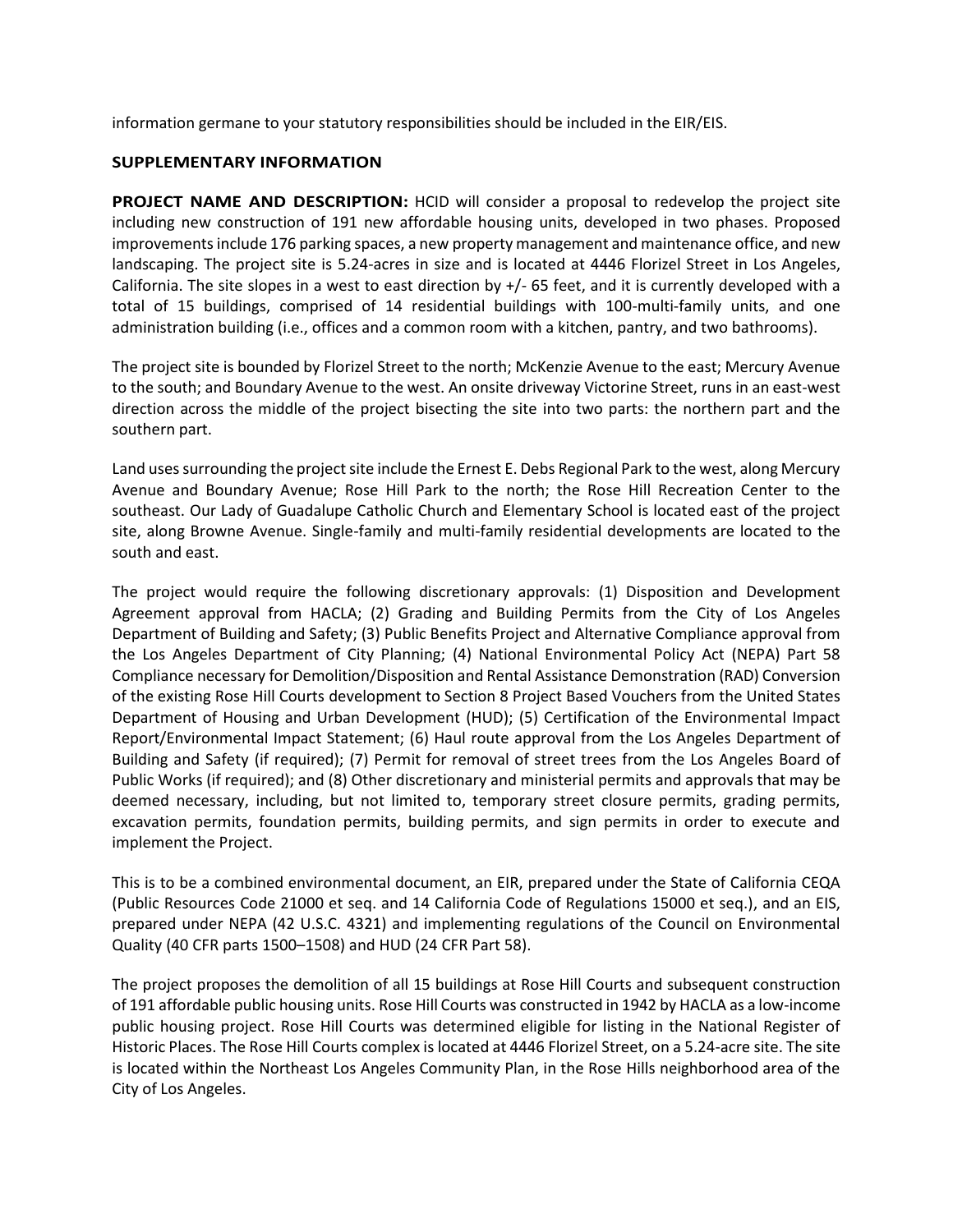**ALTERNATIVES TO THE PROPOSED ACTION:** The EIR/EIS will discuss the alternatives that were considered for analysis, identify those that were eliminated from further consideration because they do not meet the stated purpose and need, and identify those that will be analyzed further. It is expected that project alternatives will continue to be developed and refined during the public scoping process, with input from the public, agencies, and other stakeholders. The EIR/EIS alternatives analysis will consist of a comparison of the impacts under each alternative pursuant to 24 CFR part 58, in addition to how well each alternative achieves the project's purpose and need. This process, which will be described in detail in the EIR/EIS, will lead to the designation of a Preferred Alternative.

At this time, it is anticipated that the following alternatives will be analyzed: (1) No Project/No Action Alternative; (2) Non-Historically Compliant Rehabilitation Alternative; and (3) Historic Rehabilitation.

- 1. **NO PROJECT/NO ACTION ALTERNATIVE.** This alternative would be the continuation of uses on the site; therefore, existing buildings and tenants would remain at the project site and no buildings or uses would be constructed or demolished.
- 2. **NON-HISTORICALLY COMPLIANT REHABILITATION ALTERNATIVE.** This alternative would redevelop the existing units at Rose Hill Courts but not in a way that would preserve their historic integrity. However, the Non-Historically Compliant Rehabilitation Alternative would retain the existing 100 units on the project site and would not allow for the opportunity to increase the number of affordable housing units on the project site.
- 3. **HISTORIC REHABILITATION.** This alternative would redevelop the existing units at Rose Hill Courts in a way that would preserve the historic integrity of the buildings. This alternative would restore the characteristics of the Garden Style design utilized in the Rose Hill Courts development, including but not limited to low-slung buildings, large open spaces, and recreational amenities.

**PROBABLE ENVIRONMENTAL EFFECTS:** The following subject areas will be analyzed in the combined EIR/EIS for probable environmental effects: Aesthetics, Air Quality, Biological Resources, Cultural Resources, Geology and Soils, Greenhouse Gas Emissions, Hazards and Hazardous Materials, Land Use and Planning, Noise, Population and Housing, Public Services, Recreation, Transportation/Traffic, and Tribal Cultural Resources.

**SCOPING MEETING:** A public scoping meeting will be held from 5:00P.M. to 7:00P.M. on October 4, 2018, at the Rose Hill Courts Community Center at 4446 Florizel Street, Los Angeles, California. The scoping process also includes the initiation of the NHPA Section 106 consultation process. We invite comments from all interested parties about the potential impacts this project may have on historic properties, cultural resources, or biological and natural resources as well as the impacts these resources may have on the project. We invite all interested parties to participate in the scoping meeting.

**LEAD AGENCIES:** HCID is the responsible entity (RE) and lead agency for this project in accordance with 24 CFR part 58, ''Environmental Review Procedures for Entities Assuming HUD Environmental Responsibilities.'' As a RE, the HCID assumes the responsibility for environmental review, decision-making, and action that would otherwise apply to HUD under NEPA. Section 26 of the United States Housing Act (42 U.S.C. 1437x) allows units of general local government to assume NEPA responsibilities in projects involving Section 18 demolition/disposition and Section 8 Project-Based Vouchers. The project may use CDBG and HOME funds.